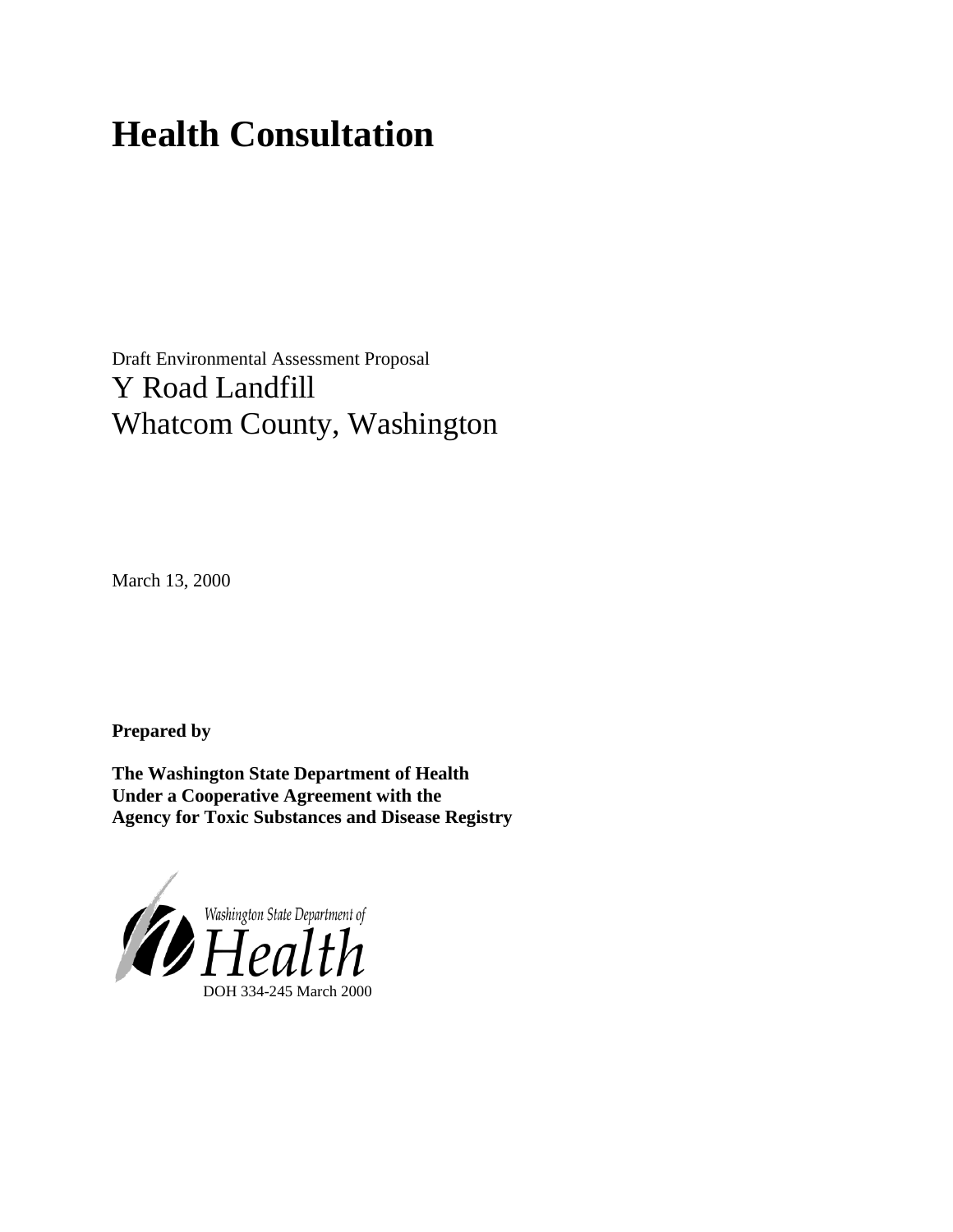## **FOREWORD**

The Washington State Department of Health (WDOH) has prepared this Health Consultation in cooperation with the Agency for Toxic Substances and Disease Registry (ATSDR). ATSDR is part of the U.S. Department of Health and Human Services and is the principal federal public health agency responsible for health issues related to hazardous waste. This Health Consultation was prepared in accordance with methodologies and guidelines developed by ATSDR.

The purpose of this Health Consultation is to identify and prevent harmful human health effects resulting from exposure to hazardous substances in the environment. The Health Consultation allows WDOH to respond quickly to a request from concerned residents for health information on hazardous substances. It provides advice on specific public health issues. WDOH evaluates sampling data collected from a hazardous waste site, determines whether exposures have occurred or could occur, reports any potential harmful effects, and recommends actions to protect public health.

For additional information or questions regarding WDOH, ATSDR or the contents of this Health Consultation, please call the Health Advisor who prepared this document:

Barbara Trejo, Public Health Advisor Washington State Department of Health Office of Environmental Health Assessments P.O. Box 47846 Olympia, WA 98504-7846 (360) 236-3373 1-877-485-7316 Website: www.doh.wa.gov/consults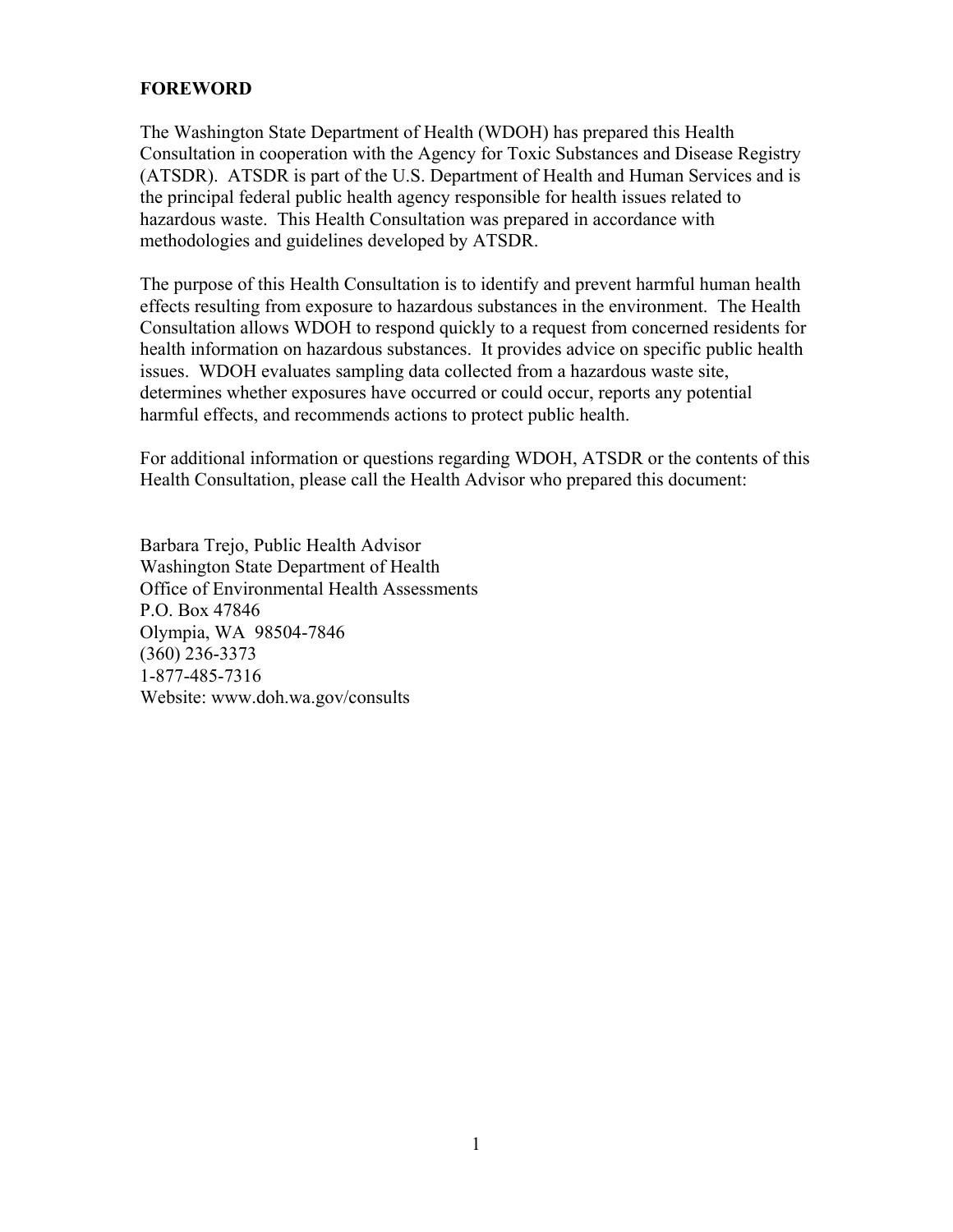#### **BACKGROUND AND STATEMENT OF ISSUES**

The Washington State Department of Health (WDOH) has prepared this health consultation in response to a request from the Whatcom County Health and Human Services Department to review and comment on its July 20, 1999, draft request for an environmental assessment proposal for the Y Road Landfill located in Whatcom County, Washington. Additional information about the draft request for a proposal was also provided on August 4, 1999, (letter from Chris Chesson, Whatcom County Health and Human Services to Barbara Trejo, WDOH). WDOH prepares health consultations under a cooperative agreement with the Agency for Toxic Substances and Disease Registry (ATSDR).

The Y Road Landfill, owned and formerly operated by Whatcom County, is located on Y Road, northeast of the City of Bellingham in Whatcom County, Washington. Final closure of the landfill occurred in 1991. The landfill consists of two parcels that are separated by Y Road. The western parcel is located west of Y Road; the eastern parcel is north and east of the western parcel on the east side of Y Road. Both parcels contain waste disposal areas that are covered with one to two feet of soil. In general, five-acre rural residential properties that use private water supply wells as a potable water source are located north, south, and west of the landfill; forested land is located to the east. Surface water including springs near the landfill may also be used as a potable water source. The landfill is located in the Carpenter Creek drainage basin. Carpenter Creek discharges to Lake Whatcom, the City of Bellingham's public water supply.<sup>1</sup>

There is currently insufficient information to evaluate the effect of the landfill on potable water sources in the area. The draft request for an environmental assessment proposal is the first step towards addressing the data gaps.

#### **DISCUSSION**

The draft request for an environmental assessment proposal outlines tasks necessary to investigate environmental conditions including surface water and groundwater quality at and adjacent to the landfill. Phase I of the proposed environmental assessment will include collecting and analyzing geologic and hydrogeologic information about the landfill and the surrounding area to develop a preliminary conceptual model of the area; identifying and locating water supply wells within 2,000 feet of the landfill; surveying landfill property boundaries; and collecting and analyzing preliminary groundwater and surface water samples. Monitoring well installation, additional groundwater and surface water sampling, waste characterization, and a landfill cover evaluation are proposed for Phase II of the proposed environmental assessment.<sup>2, 3</sup>

The tasks proposed for the two phases of the environmental assessment, with some minor modifications, should provide the information needed to evaluate the effect of the landfill on the sources of potable water used by residents living near the landfill. This, in turn, will allow an evaluation of the potential risks posed by the potable water sources on human health.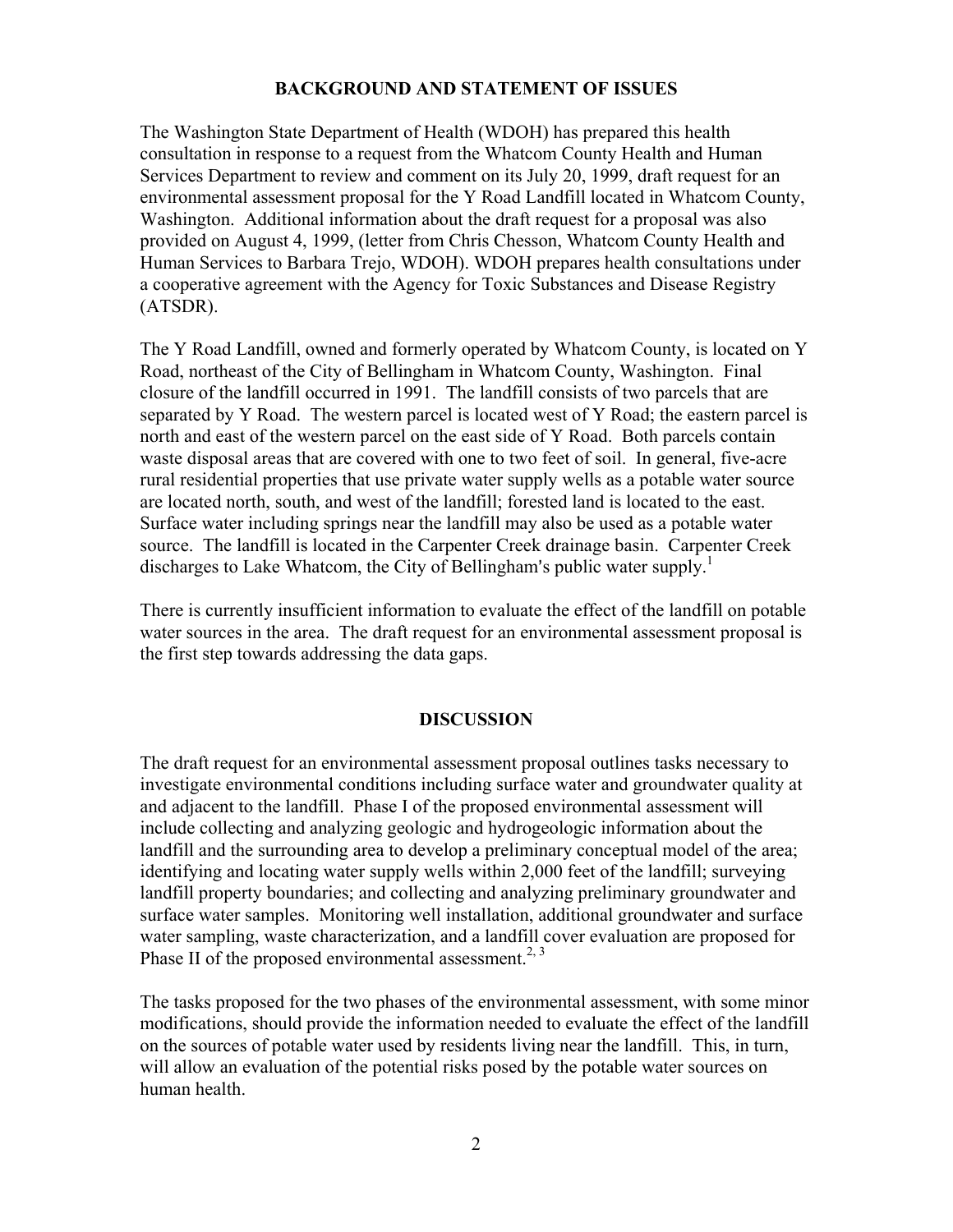The following items are WDOH's comments regarding the draft request for an environmental assessment proposal:

- \_ A work plan/sampling and analysis plan should be prepared for the first five tasks described in the request for an environmental assessment proposal. This will provide Whatcom County Health and Human Services Department an opportunity to review how data will be collected and analyzed before the tasks are completed. This is especially important for the planned surface water and groundwater sampling to ensure that appropriate sampling procedures and analytical methods are used.
- Task 1, Literature Search Water supply well logs generated by the well driller should be included as key data to be reviewed. The logs can provide information about individual water supply wells as well as limited geologic and hydrogeologic information. Water supply papers and geologic reports are other important documents to be reviewed.
- $\Box$  Task 2, Survey The waste disposal boundaries should be included as part of the survey. This information will be useful for locating monitoring wells.
- Task 3, Existing Wells It should be determined during the investigation of existing wells whether the wells are being used as a potable water source. This is important when evaluating potential risks to human health.

 Springs and surface water may also be used as a potable water source near the landfill. Appropriate information should also be obtained about springs and surface water.

Well screen depth or well screen elevation data should be extracted from the driller's water supply well logs so it can be determined where in the aquifer the well is withdrawing water. Information about the type of pump installed in the well should also be included. The type of pump is significant when collecting groundwater samples. For example, submersible pumps are water cooled. Samples collected using submersible pumps can be heated resulting in the loss of volatile organic compounds.

- Task 4, Site Evaluation A portion of the Georgia Pacific property located east of the eastern parcel of the landfill receives surface water runoff that appears to recharge groundwater in the area. This area should be evaluated as part of Task 4.
- Task 5, Groundwater and Surface Water Sampling WAC 173-352-990, Criteria for Municipal Solid Waste Landfills, is referred to in Task 5. It appears that the reference should actually be WAC 173-351-990. It is proposed that groundwater sampling be conducted at one or two water supply wells upgradient of the landfill and four or five water supply wells downgradient of the landfill.<sup>3</sup> The sampling should be conducted on water supply wells used as potable water sources so an evaluation of the potential risks to human health can be completed.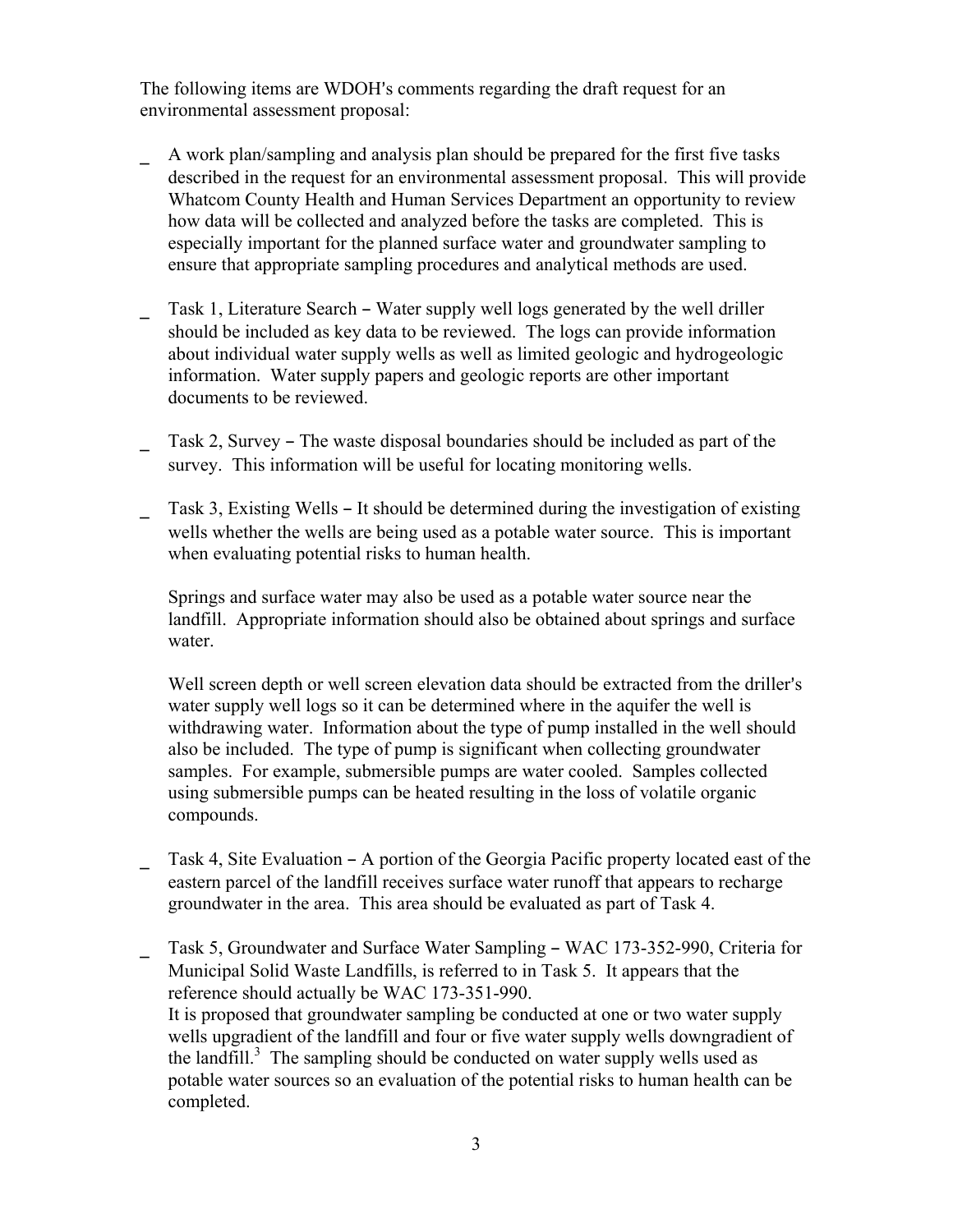Task 7, Phase II, Scope of Work - An understanding about the lateral extent of the waste disposal areas is necessary for selecting upgradient and downgradient monitoring well locations. This task should be completed in the Phase I investigation or early in the Phase II investigation, prior to the installation of the monitoring wells.

The vertical extent of the waste disposal areas will be evaluated during Phase  $II$ .<sup>3</sup> Care should be taken to prevent contaminant transport to underlying soils and groundwater.

# **CONCLUSIONS**

- 1. The data gaps that prevent the evaluation of the effect of the landfill on potable water sources near and downstream of the landfill should be significantly reduced with the completion of the tasks described in the draft environmental assessment proposal.
- 2. The data collected during the environmental assessment will likely allow an evaluation of the potential risks posed by the potable water sources on human health to be completed.

# **RECOMMENDATIONS**

- 1. WDOH recommends that Whatcom County Health and Human Services Department incorporate WDOH's suggested changes into the final request for the environmental assessment proposal for the Y Road Landfill.
- 2. Whatcom County Health and Human Services Department and Whatcom County Public Works should consider expanding the environmental assessment proposal, in the future, if data gaps remain after the completion of the first two phases of the environmental assessment and the evaluation of the risks posed by the potable water sources on human health cannot be completed.

WDOH is available to review plans, data, and reports generated as part of the environmental assessment conducted at the Y Road Landfill.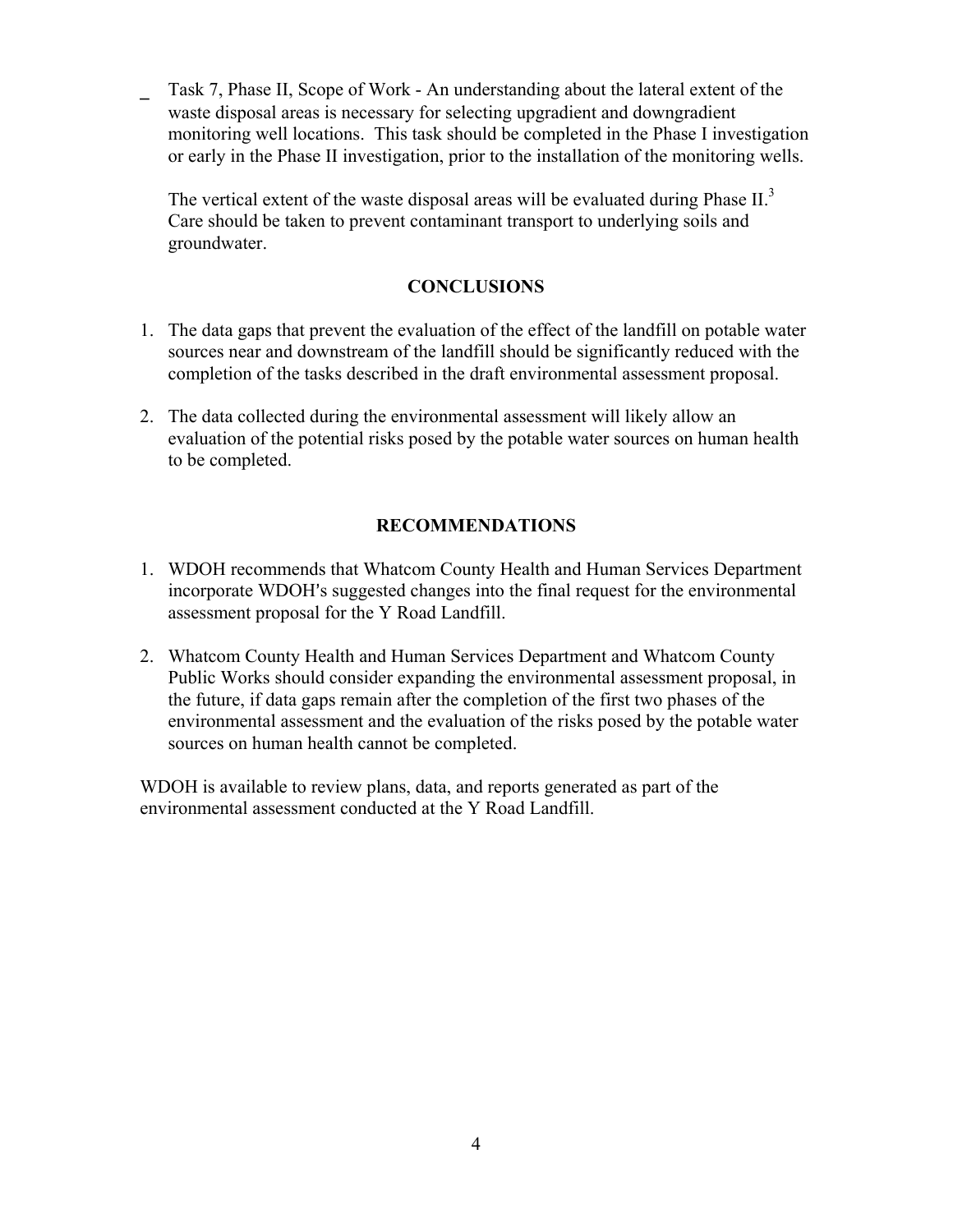### **REFERENCES**

- 1. Draft Health Consultation, Y Road Landfill, Whatcom County, Washington, Washington State Department of Health, July 1999.
- 2. Draft Request for an Environmental Assessment Proposal, Letter from Chris Chesson, Whatcom County Health and Human Services Department, to Jon Einarsen, BEK Purnell, July 20, 1999.
- 3. Letter from Chris Chesson, Whatcom County Health and Human Services Department to Barbara Trejo, WDOH, dated August 4, 1999.